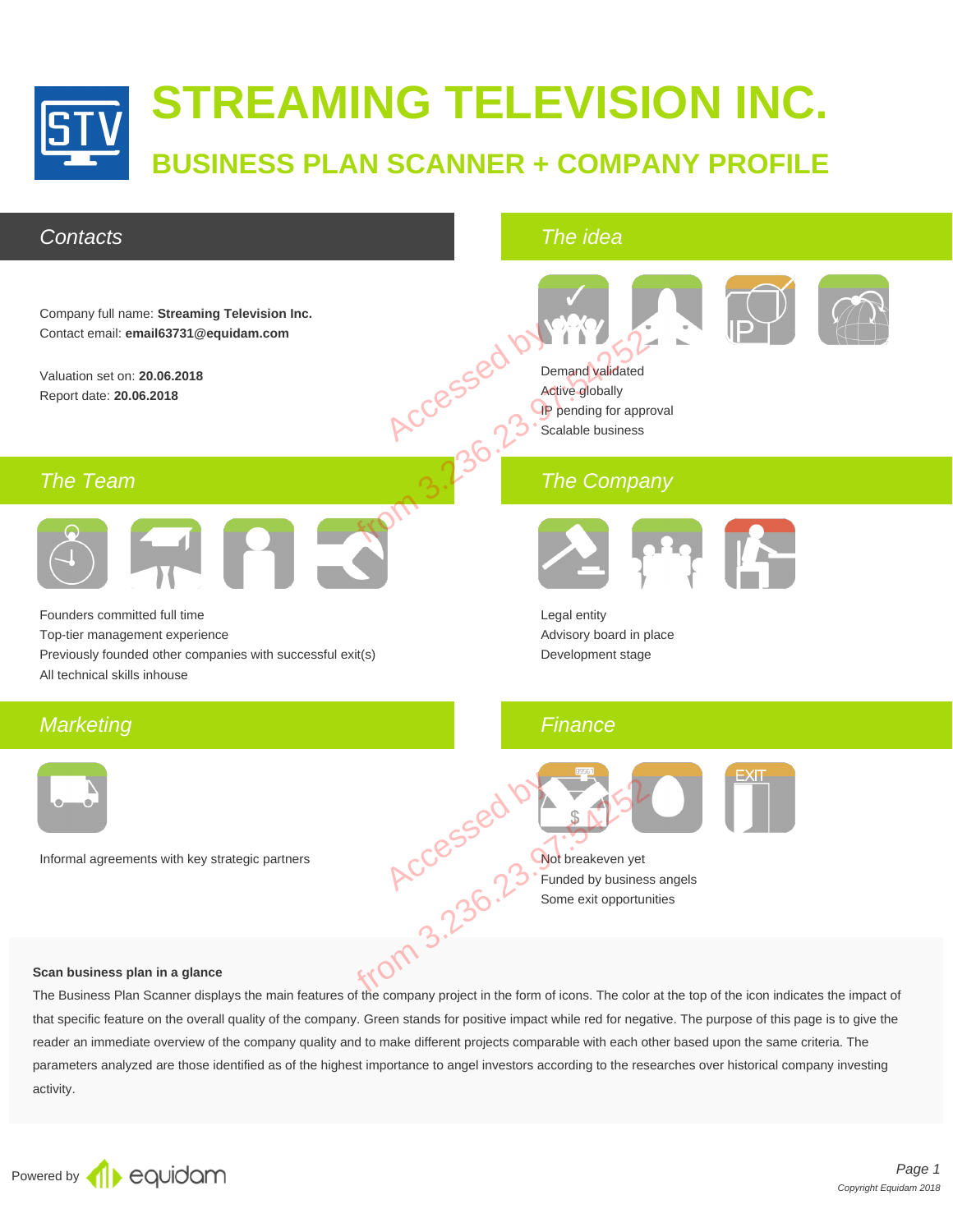# **COMPANY PROFILE**

#### Streaming Television Inc.

Started in: **2016**

Incorporated: **Yes**

Year of incorporation: **2016**

Country: **United States**

Scalability: **Yes**

Industry: **Broadcasting**

Business Activity: **Television Broadcasting**

#### Committed resources

Capital: **\$ 42,000**

Founders time commitment: **Full time**

#### Stage of development:

Product roll-out: **Minimum Viable Product** Profitability: **Not breakeven yet**

### Core Business

Streaming Television Inc, provides a network of city streaming television channels, for content created by local elected officials, educational, faith-based and community leaders.

### Team

Founders: **1** Employees (excluding founders, interns and freelancers): **4** Founders time commitment: **Full time** ders: 1<br>byees (excluding founders, intervalent production of the commitment: Full time

### **Skills and Experience**

Years of experience in the industry: **42** Founded other companies before: **Yes, and successful exit(s)** Business and managerial: **Top-tier management experience** Technical: **Top-tier management experience** Founders: 1<br>
Employees (excluding founders, interns and freelance<br>
Founders time commitment: Full time<br>
Skills and Experience<br>
Skills and Experience<br>
Skills and Experience<br>
Stars of experience in the industry: 42<br>
Founded

## **Competition**

#### Level of competition: **Negligible competition**

Competitive products are: **On the same level and not comparable solutions**



Page 2 Copyright Equidam 2018

### Investment proposal

Capital needed: **\$ 1,070,000**

Equity offered: **10.0%**

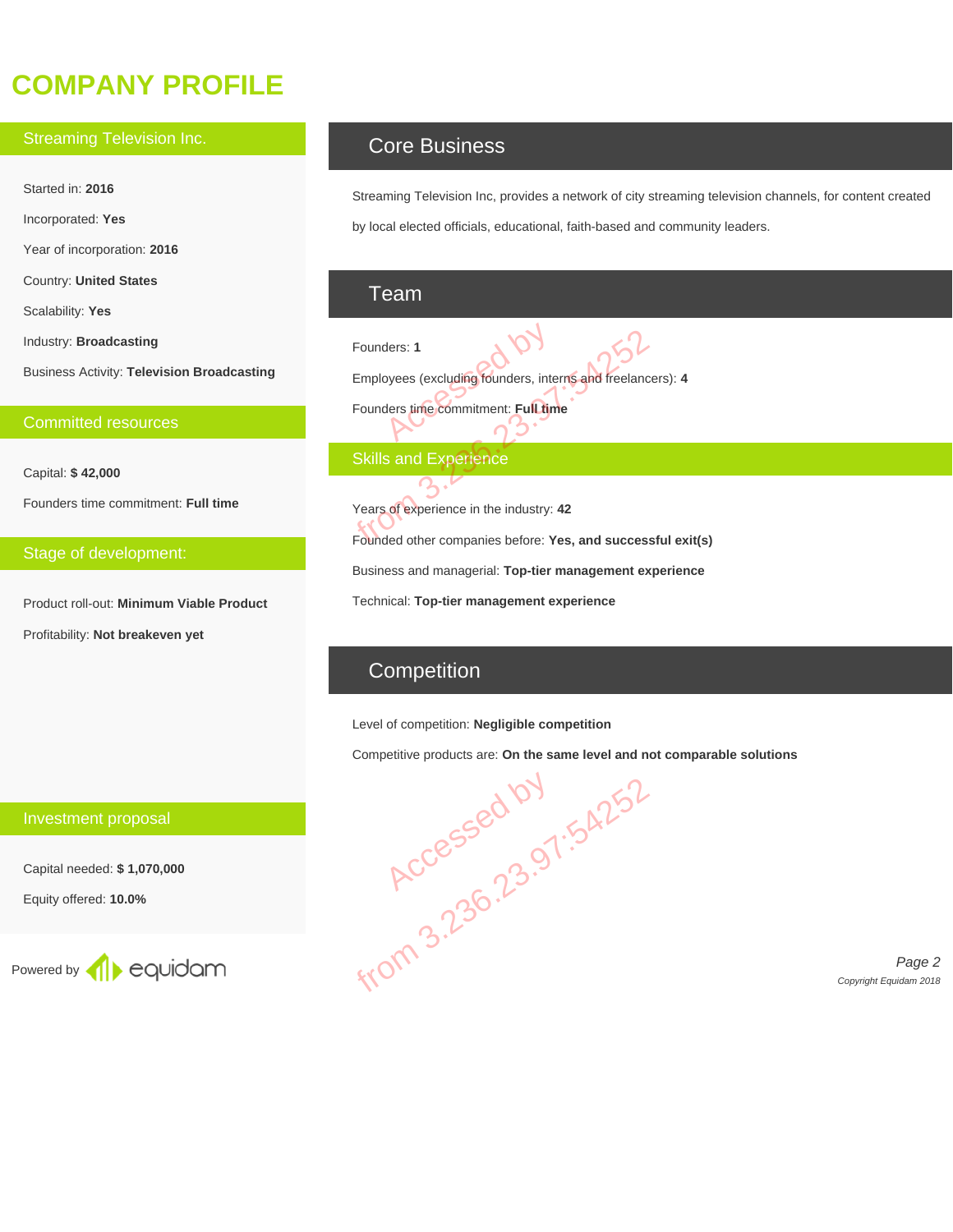# **COMPANY PROFILE**

### **Shareholders**



| Key figures                  |     |                             |       |
|------------------------------|-----|-----------------------------|-------|
| Latest operating performance |     | <b>Ratios</b>               |       |
| Revenues                     | \$0 | Net profit as % of revenues | $0\%$ |
| Cost of Goods Sold (COGS)    | \$0 | COGS as % of revenues       | $0\%$ |
| Salaries                     | \$0 | EBITDA as % of revenues     | $0\%$ |
| Operating expenses (SGA)     | \$0 |                             |       |
| <b>EBITDA</b>                | \$0 |                             |       |
| <b>EBIT</b>                  | \$0 |                             |       |

| <b>Assets</b>               | <b>Liabilities</b>                            |          |
|-----------------------------|-----------------------------------------------|----------|
|                             |                                               |          |
| Cash and Equivalents        | $$0$<br><b>Accounts Payables</b>              | \$0      |
| <b>Accounts Receivables</b> | \$0<br>Other current liabilities              | \$73,564 |
| Inventory                   | Long term liabilities (Debt)<br>$\mathcal{P}$ | \$0      |
| Tangible assets             | \$0<br>Equity                                 | \$82,507 |
| Intangible assets           | \$155,736                                     |          |
| <b>Financial assets</b>     | \$330                                         |          |
|                             |                                               |          |
| Elevator pitch              |                                               |          |
|                             |                                               |          |

# Elevator pitch

Net profit  $\qquad \qquad \mathfrak{g} \qquad 0$ 

We are building a national network of City Streaming Television channels, for local content creators to expand their viewer reach, into the massive user base of Amazon Fire TV, Roku TV and Apple TV.

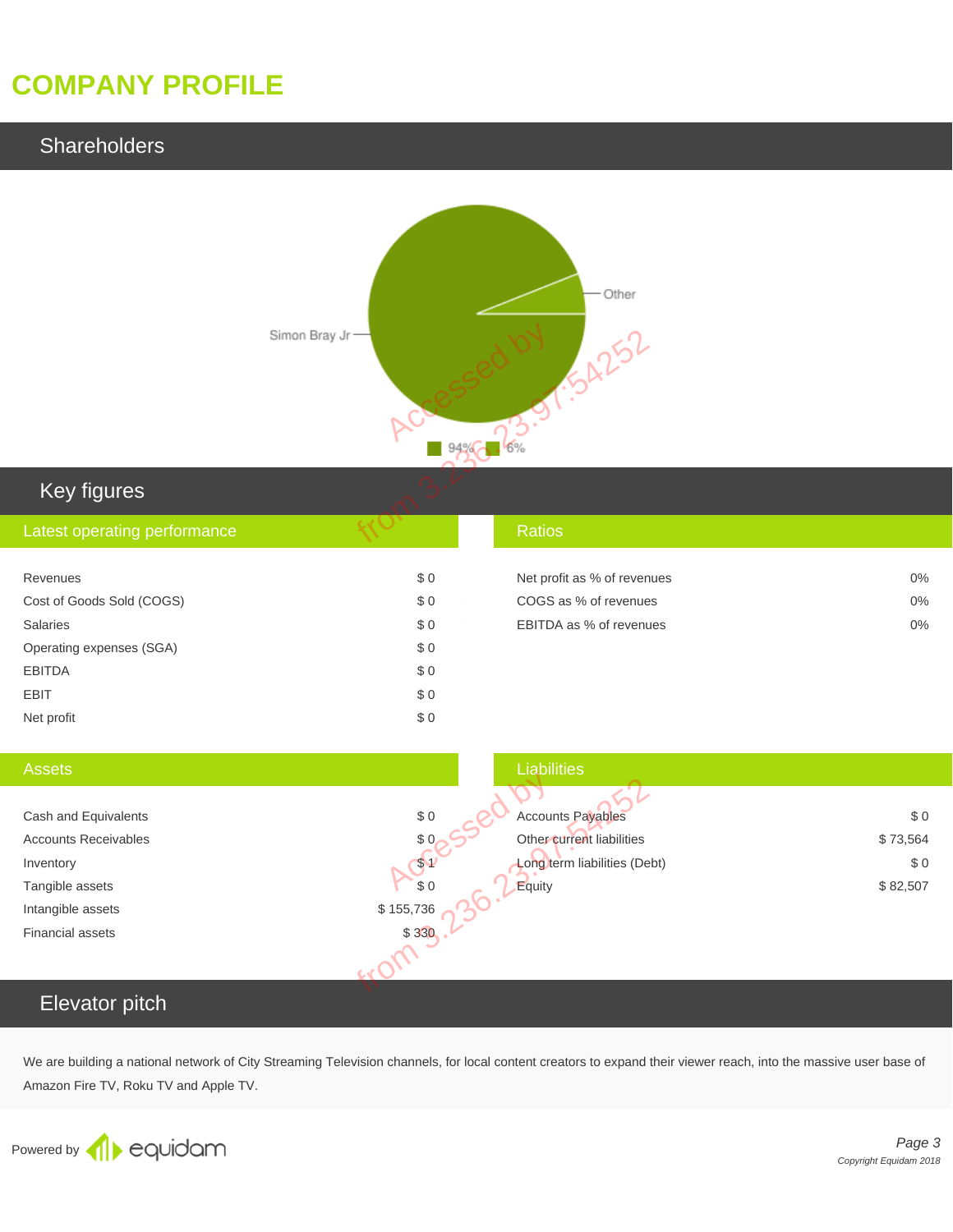# **VALUATION**



# Valuation Average Weights





#### **Valuation weights**

The weights displayed in the chart are those used to average the outcomes of the 5 valuation methodologies implemented in this analysis. The weights are set according to the stage of development of the start-up: the later the stage and the higher the influence of analytical models given the higher reliability of the financial projections. Users may however prefer one method over another in determining their valuation estimate.

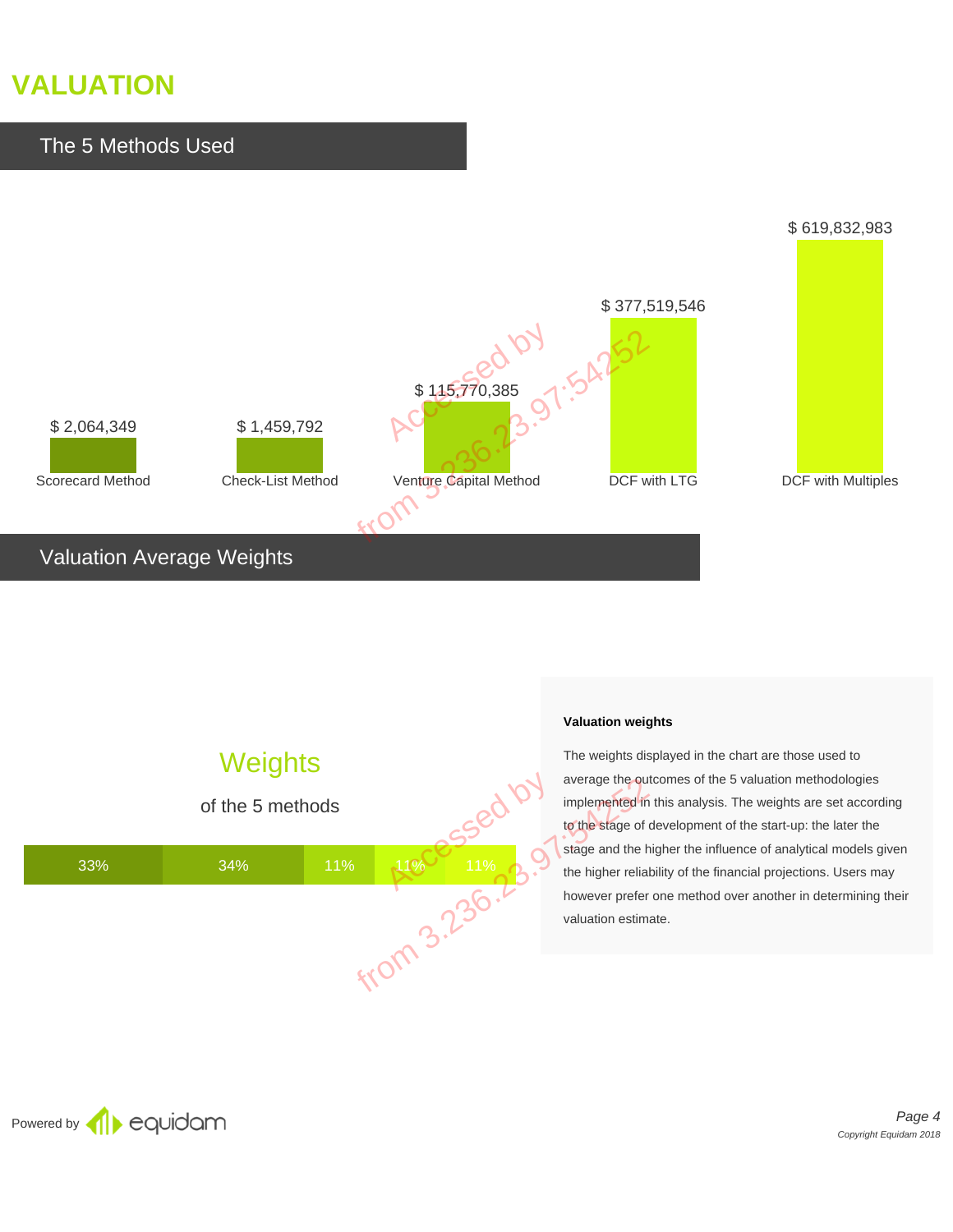# **VALUATION**



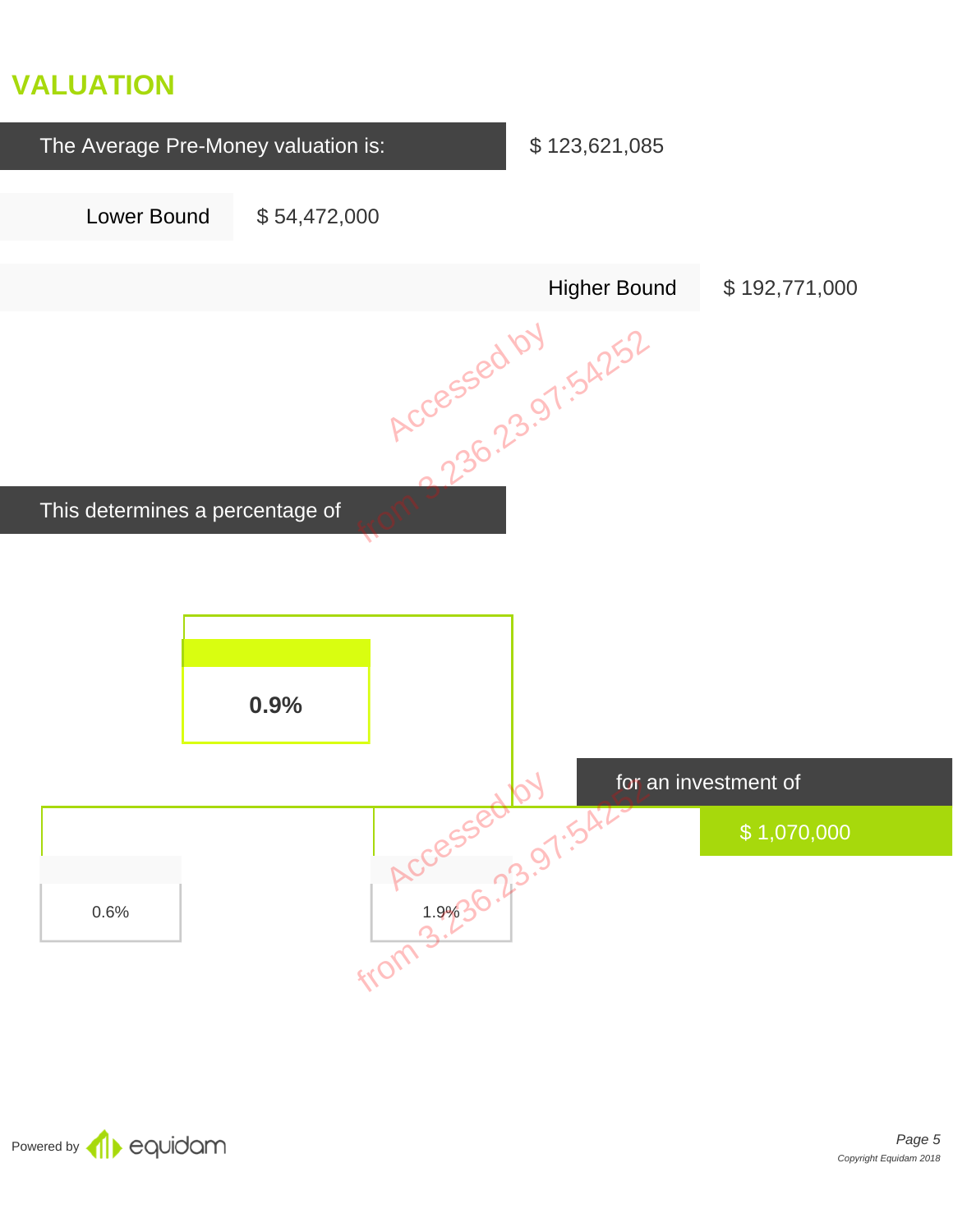# **HIGH-LEVEL VALUATION**



Starting value of this method (Average Company Valuation)<br> **Comparable transactions are relevant in pricing a company**<br>
The main tenet of this method is that comparable transactions are relevant in pricing a company. It co The main tenet of this method is that comparable transactions are relevant in pricing a company. It considers the average pre-money valuation of companies from the same region as starting point. Then, for each of the 6 criteria, the company is assigned a score that indicates whether it performs better or worse than comparable companies for those criteria. Based on these scores and their weights, the starting valuation will be adjusted upward or downward. Originally developed in 2001 by American business angels, this method was published in 2007 by the Kauffman Foundation and revised in 2011 by Bill Payne from Ohio TechAngels. Equidam reviewed the score system and the information on which the scores are attributed.

Powered by **C**ouidam

Page 6 Copyright Equidam 2018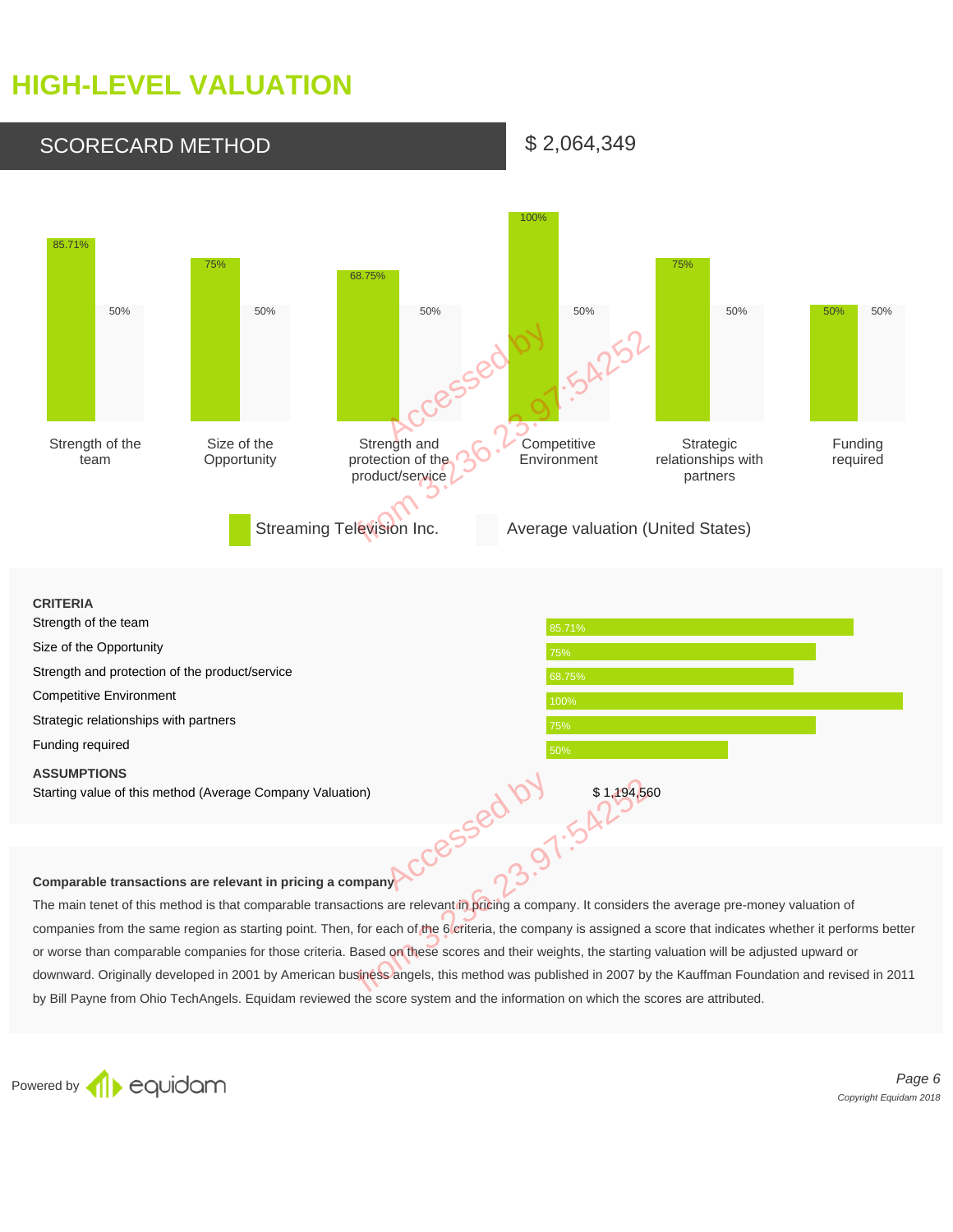# **QUALITATIVE METHODS**

# CHECK-LIST METHOD \$1,459,792



#### **CRITERIA**

| Quality of the core team                            | 89%         |
|-----------------------------------------------------|-------------|
| Quality of the Idea                                 | 100%        |
| Product roll-out and IP protection                  | 28%         |
| <b>Strategic Relationships</b>                      | 44%         |
| <b>Operating Stage</b>                              | 5%          |
| <b>ASSUMPTIONS</b><br>Maximum value for this method | \$2,500,000 |
|                                                     |             |
| Valuing intangible assets                           |             |

#### **Valuing intangible assets**

The main tenet of this method is that intangible assets of early stage companies are the foundation of their future success, thus valuable - just as tangible assets are for established businesses. It assumes a fixed maximum valuation based on the region and assigns the company a score for each of the 5 criteria. The weighted sum of the score of each criteria determines the pre-money valuation. Business Angel Investor Dave Berkus, who has participated in more than 140 early-stage deals, proposed this method in 1996, and later extended it in 2016. Equidam reviewed the weights system and the information on which the scores are attributed. \$2,500,00<br>sassets of early stage companies are the foundation of their fu<br>es a fixed maximum valuation based on the region and assign<br>criteria determines the pre-money valuation. Business Angel<br>method in 1996, and later ex

Powered by **C**OUIOOM

Page 7 Copyright Equidam 2018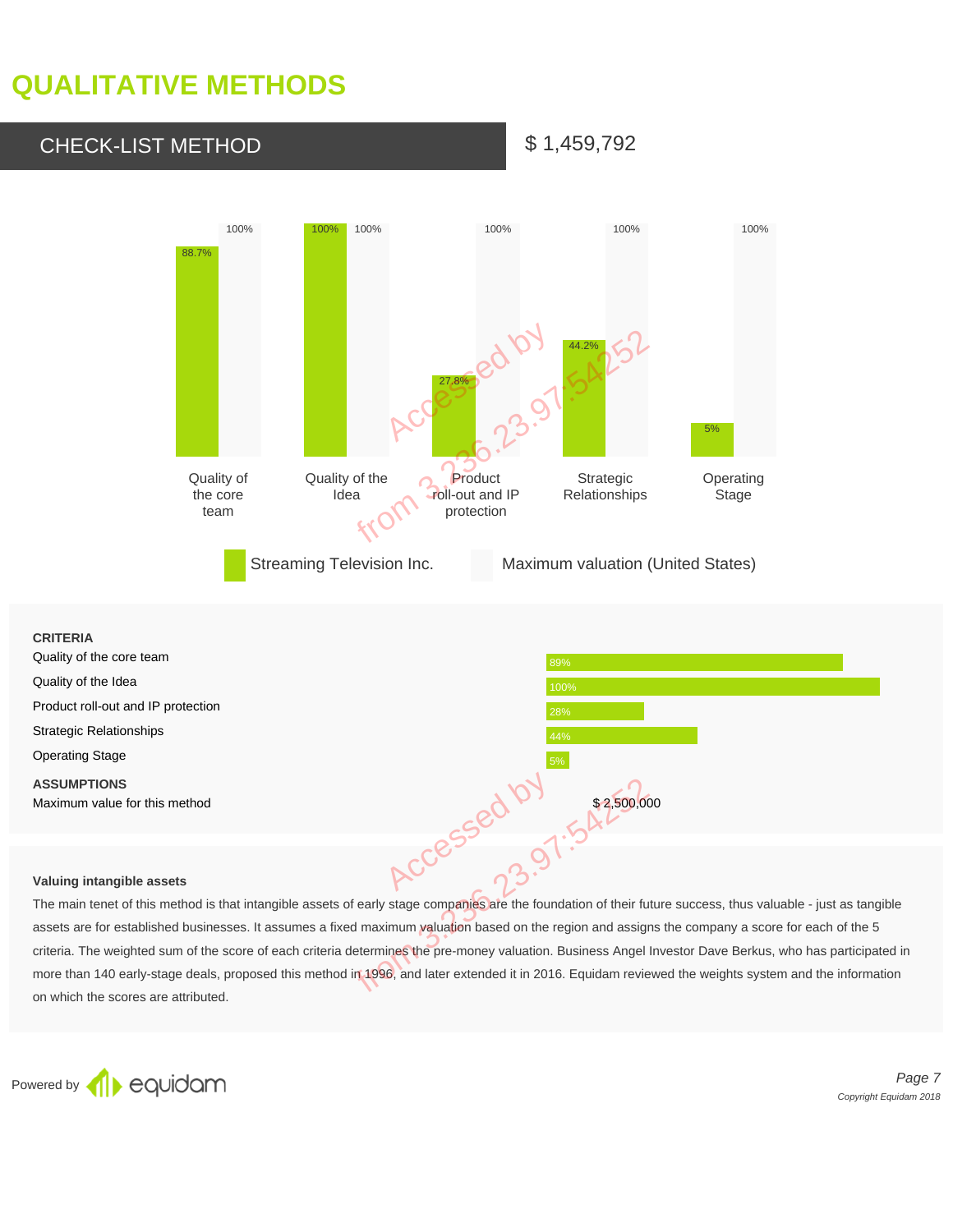# **FINANCIAL FORECASTS**



#### **The uncertainty featuring financial projections**

The projections about the expected performance of the company are provided by the users and are not, by any means, subject to the previous check by Equidam. The users are required to indicate the projected values regarding revenues and costs (fixed and variables), while other items as Working Capital, Depreciation and Amortization and the interest expenses are estimated by Equidam according to industry-specific databases. The Cash Flows are also estimated by the Equidam algorithm combining users' inputs and the Equidam data. Equidam provides an indication of the level of reliability of the users' projections based upon the stage of development of the business. Another way to check the reliability of the projections is offered by the revenues from contracts in place, displayed in the second page of the Company Profile.



Page 8 Copyright Equidam 2018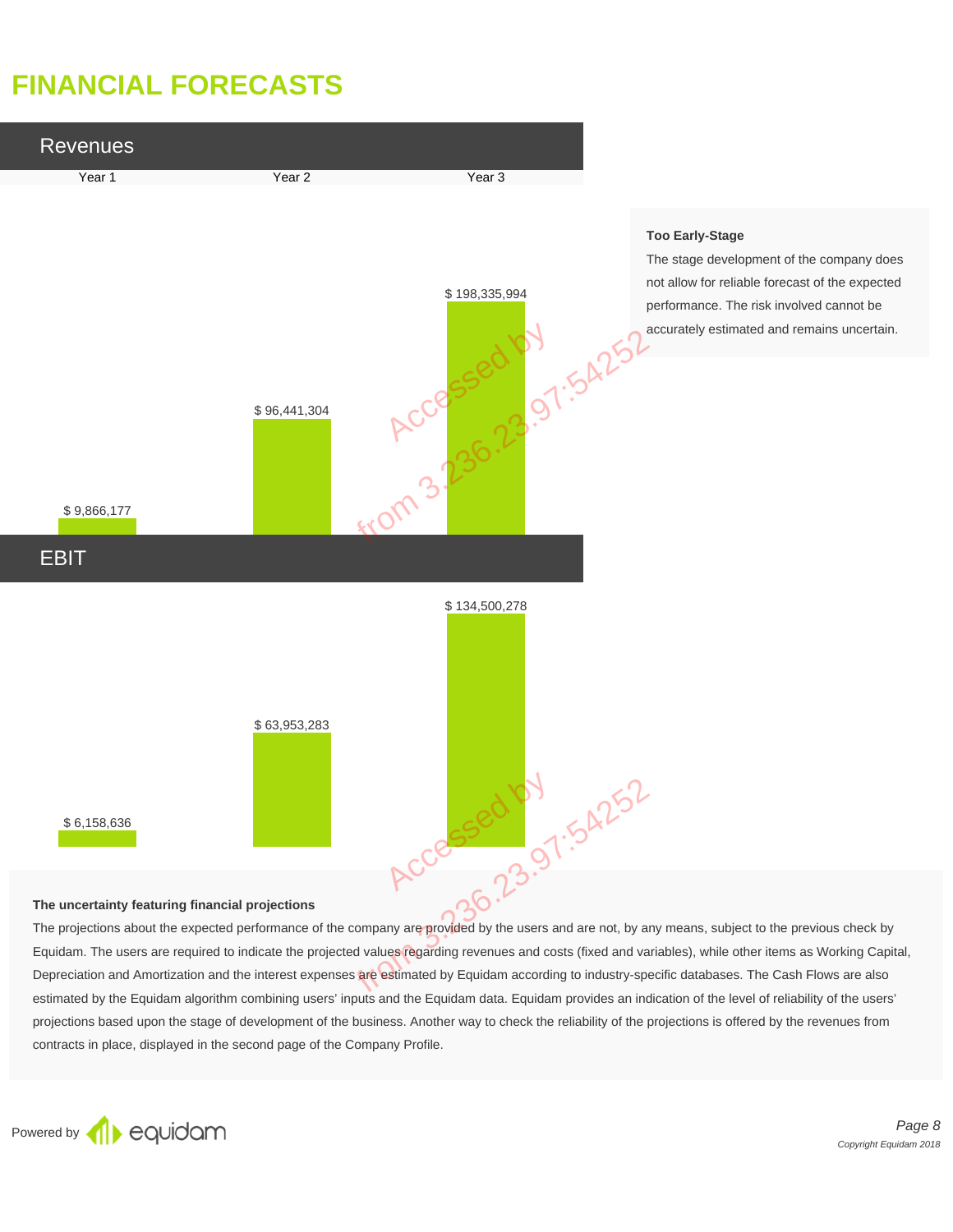



The venture capital method is a quick approach to the valuation of companies. It comprises in estimating the exit value of the company at the end of the forecast horizon and ignoring the intermediate cash flows. The exit value is calculated by taking the final financial result of the company and applying the EBITDA multiple. This value is then discounted at a high rate to get the present value. The discount rate is determined according to the stage of development and is reported in the table above. Given its simplistic approach, this model does not apply illiquidity or survival discount as the following to methods do. The annual discount rate applied already accounts for these issues.



Page 9 Copyright Equidam 2018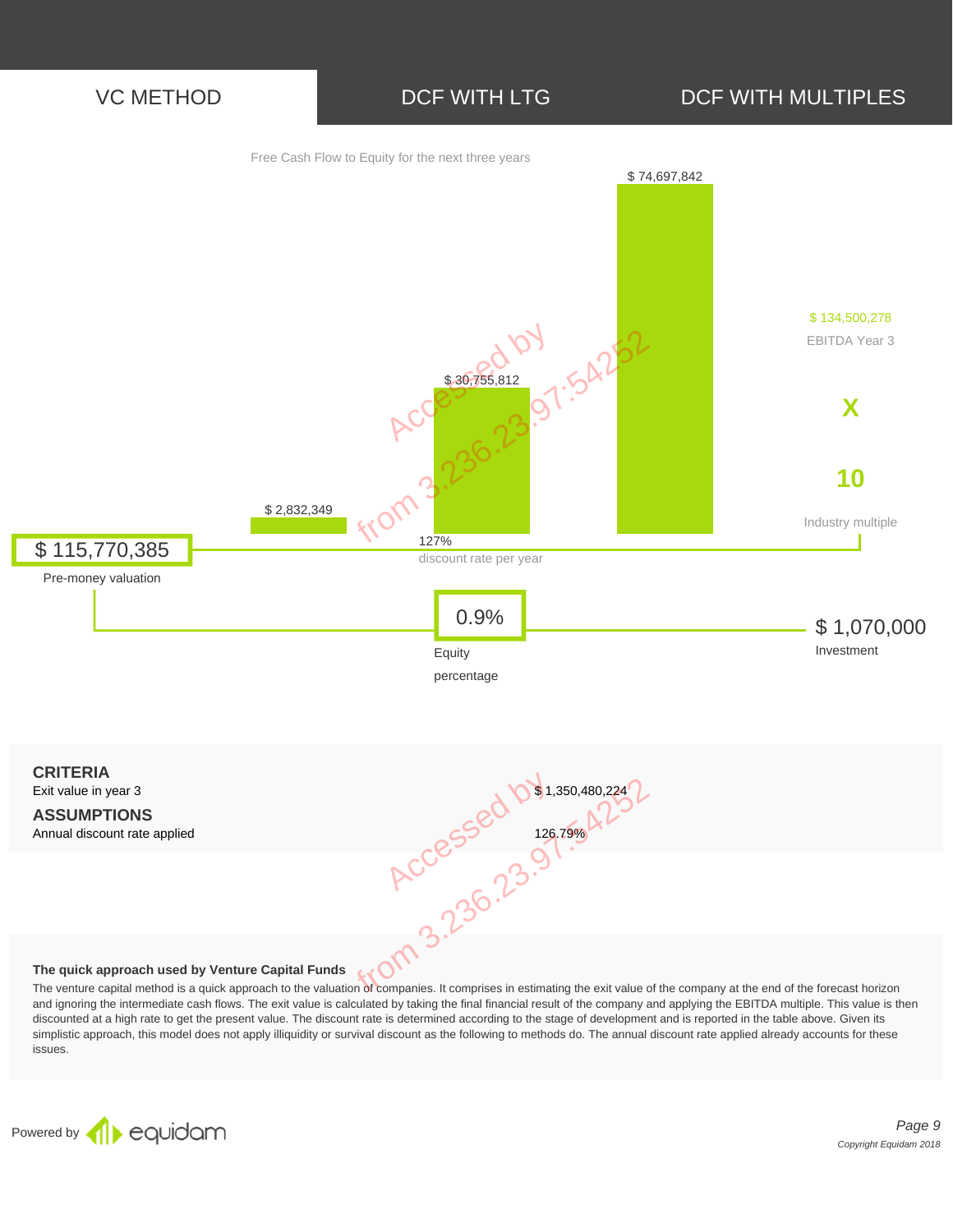

#### **The innovative approach to Discounted Cash Flows (DCF)**

The DCF with terminal growth model is one of the most used models to value public companies. This method assumes that the company is going to survive at a steady and constant growth rate. The growth rate applied is based on the industry of belonging. The Equidam methodology however applies two important additional features: 1. The annual cash flows are estimated by the Equidam algorithm and are weighted according to the country-specific survival rate for companies. 2. The calculated present value is further discounted by applying an illiquidity discount to account for the fact that the sale of the equity stake is likely to happen on the private market. As a consequence, investors need a higher return. The illiquidity discount is estimated according to the work of academic researches.



Page 10 Copyright Equidam 2018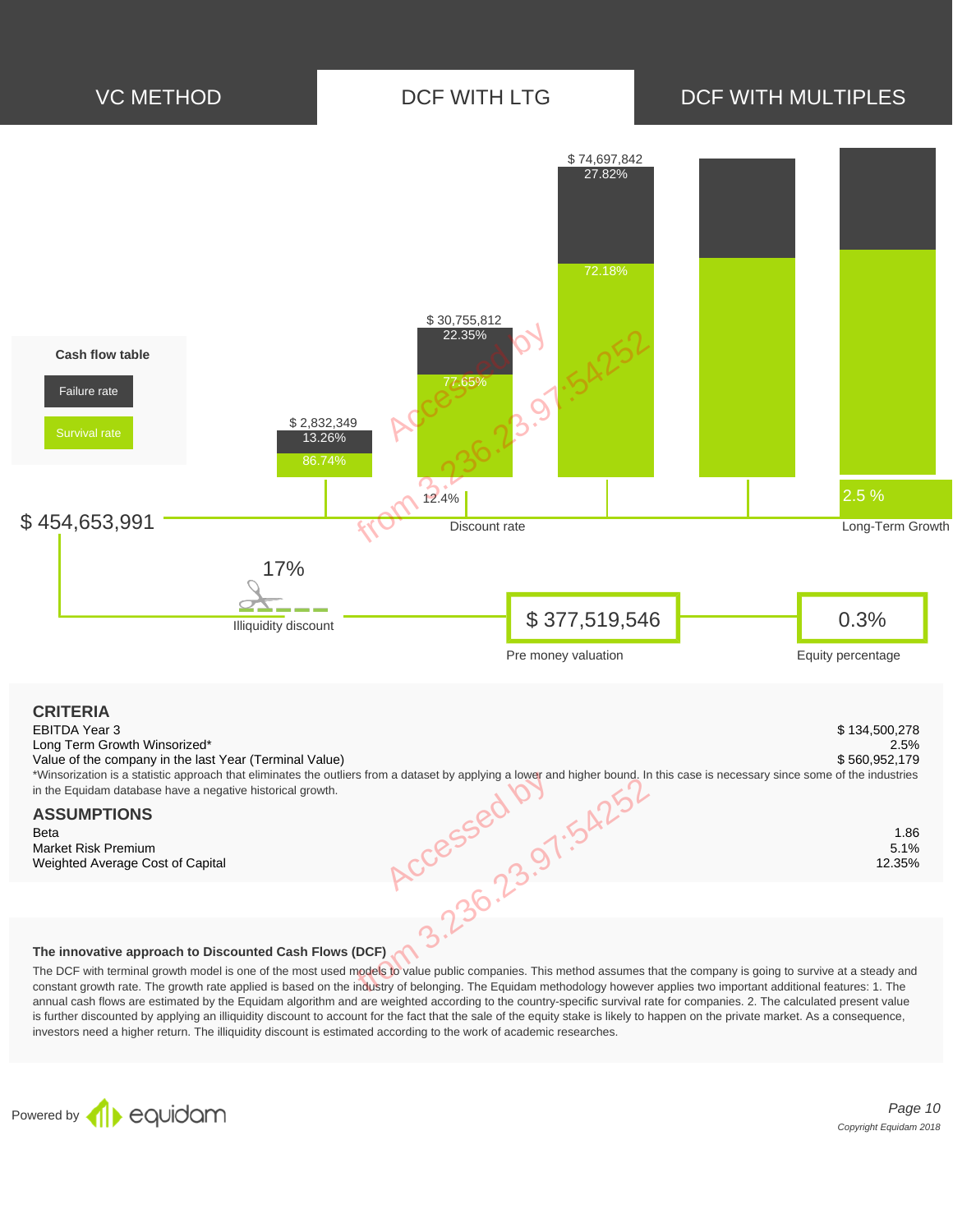

#### **Industry peers' comparison**

The DCF with exit multiple is the other most used valuation approach. It is based on the assumption that the exit value of the company is determined by the average of industry peers. The most commonly used multiple is the EBITDA multiple since the generated estimate is less susceptible to differences in the operating margin among industry peers. The Equidam methodology also applies: 1. The annual cash flows are estimated by the Equidam algorithm and are weighted according to the country-specific survival rate for companies. 2. The calculated present value is further discounted by applying an illiquidity discount to account for the fact that the sale of the equity stake is likely to happen on the private market. As a consequence, investors need a higher return. The illiquidity discount is estimated according to the work of academic researches

Powered by **1** equidam

Page 11 Copyright Equidam 2018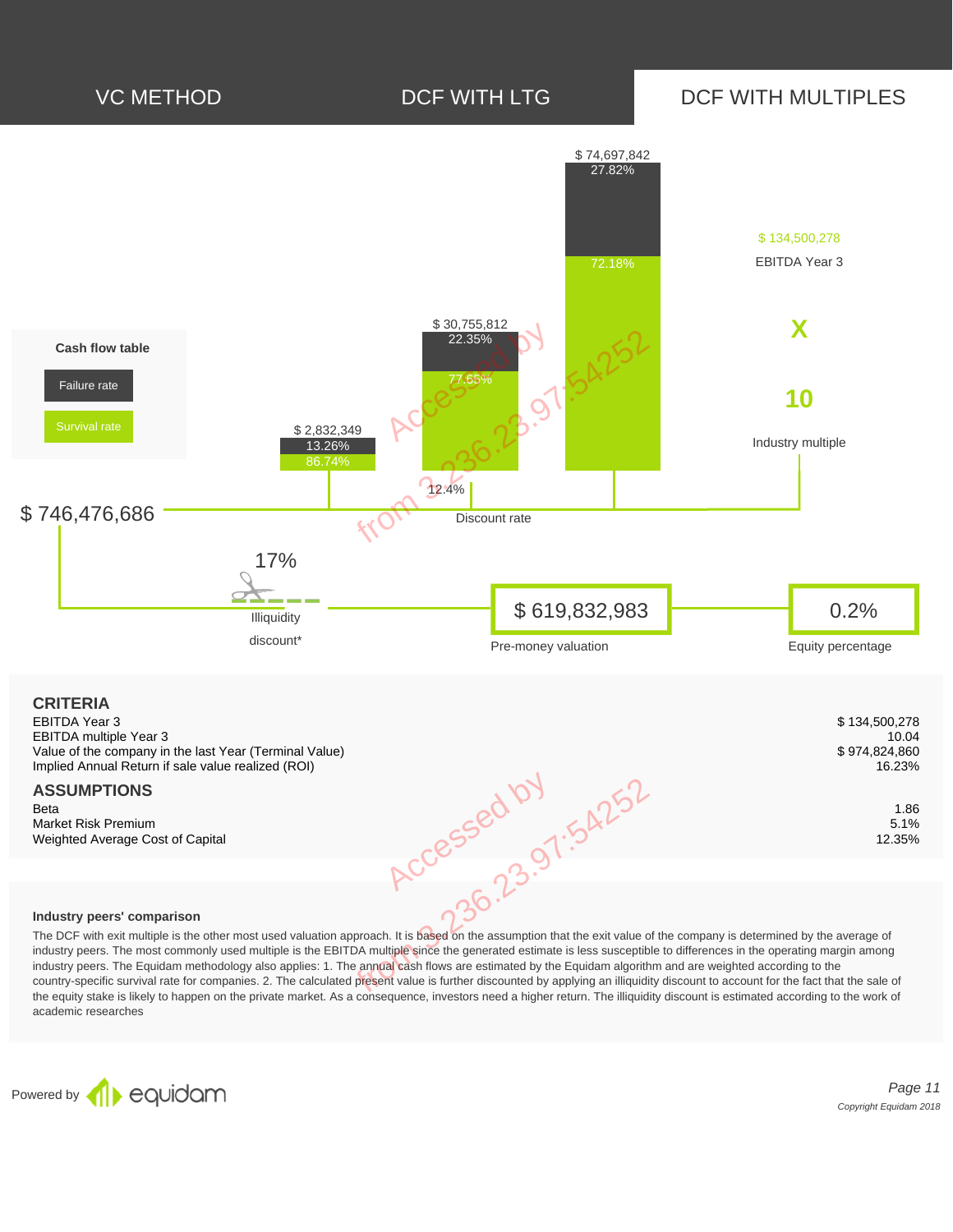|                                                                                                                                                                                                                                                                                                                                                                                                                                                                                                                                                                                                                                                                                                    | PROFIT AND LOSS                     |  |                                                          | <b>CASH FLOW</b>  |                   |
|----------------------------------------------------------------------------------------------------------------------------------------------------------------------------------------------------------------------------------------------------------------------------------------------------------------------------------------------------------------------------------------------------------------------------------------------------------------------------------------------------------------------------------------------------------------------------------------------------------------------------------------------------------------------------------------------------|-------------------------------------|--|----------------------------------------------------------|-------------------|-------------------|
|                                                                                                                                                                                                                                                                                                                                                                                                                                                                                                                                                                                                                                                                                                    |                                     |  | 06/2018 - 05/2019                                        | 06/2019 - 05/2020 | 06/2020 - 05/2021 |
|                                                                                                                                                                                                                                                                                                                                                                                                                                                                                                                                                                                                                                                                                                    | Revenues                            |  | \$9,866,177                                              | \$96,441,304      | \$198,335,994     |
|                                                                                                                                                                                                                                                                                                                                                                                                                                                                                                                                                                                                                                                                                                    | Cost of goods sold                  |  | \$521,559                                                | \$5,015,158       | \$12,000,464      |
|                                                                                                                                                                                                                                                                                                                                                                                                                                                                                                                                                                                                                                                                                                    | Gross margin                        |  | 94.7%                                                    | 94.8%             | 93.9%             |
|                                                                                                                                                                                                                                                                                                                                                                                                                                                                                                                                                                                                                                                                                                    | <b>Salaries</b>                     |  | <b>ACCESSED by \$0.251</b><br>Strative ACCESSED 07 54251 | \$0               | \$0               |
|                                                                                                                                                                                                                                                                                                                                                                                                                                                                                                                                                                                                                                                                                                    | Selling, General and Administrative |  |                                                          | \$27,472,863      | \$51,835,252      |
|                                                                                                                                                                                                                                                                                                                                                                                                                                                                                                                                                                                                                                                                                                    | <b>EBITDA</b>                       |  |                                                          | \$63,953,283      | \$134,500,278     |
|                                                                                                                                                                                                                                                                                                                                                                                                                                                                                                                                                                                                                                                                                                    | Depreciation and Amortization       |  |                                                          | \$0               | \$0               |
|                                                                                                                                                                                                                                                                                                                                                                                                                                                                                                                                                                                                                                                                                                    | as % of revenues                    |  | $0\%$                                                    | $0\%$             | $0\%$             |
|                                                                                                                                                                                                                                                                                                                                                                                                                                                                                                                                                                                                                                                                                                    | <b>EBIT</b>                         |  | \$6,158,636                                              | \$63,953,283      | \$134,500,278     |
|                                                                                                                                                                                                                                                                                                                                                                                                                                                                                                                                                                                                                                                                                                    | <b>Financial Gain-Loss</b>          |  | \$0                                                      | \$0               | \$0               |
|                                                                                                                                                                                                                                                                                                                                                                                                                                                                                                                                                                                                                                                                                                    | Debt interest payment               |  | \$0                                                      | \$0               | \$0               |
|                                                                                                                                                                                                                                                                                                                                                                                                                                                                                                                                                                                                                                                                                                    | Interest rate on debt               |  | $0\%$                                                    | $0\%$             | $0\%$             |
|                                                                                                                                                                                                                                                                                                                                                                                                                                                                                                                                                                                                                                                                                                    | Cash interest gain                  |  | \$0                                                      | \$0               | \$0               |
|                                                                                                                                                                                                                                                                                                                                                                                                                                                                                                                                                                                                                                                                                                    | Taxes                               |  | \$2,093,936                                              | \$22,383,649      | \$47,075,097      |
|                                                                                                                                                                                                                                                                                                                                                                                                                                                                                                                                                                                                                                                                                                    | Effective tax payable               |  |                                                          | \$13,430,189      | \$28,245,058      |
|                                                                                                                                                                                                                                                                                                                                                                                                                                                                                                                                                                                                                                                                                                    | Deferred tax assets                 |  |                                                          | \$9,754,082       | \$28,584,121      |
| $\begin{array}{ccccc} 0 & 0 & 0 \\ \end{array}$<br>$\bullet$ $\bullet$ $\bullet$<br>$\bullet$ $\bullet$ $\bullet$                                                                                                                                                                                                                                                                                                                                                                                                                                                                                                                                                                                  | Net profit                          |  | ACCESSED Days 23.5                                       | \$41,569,634      | \$87,425,181      |
| Good understanding of numbers is good understanding of business<br>Revenues, Cost of Goods Sold and Selling, General and Administrative are provided by the user, while the D&A and Financial expenses are estimated by Equidam. The<br>former is based upon the average D&A as % of Revenues of the industry peers and the latter upon the COVERAGE RATIO (EBIT/INTEREST PAID) and then adding the<br>related risk premium to the country-specific risk free rate. The risk premia related to the COVERAGE RATIO are fixed as determined by academic researches. The tax<br>outlays are determined by applying the country-specific tax rate for companies, as reported in the Equidam databases. |                                     |  |                                                          |                   |                   |

### **Good understanding of numbers is good understanding of business**



Page 12 Copyright Equidam 2018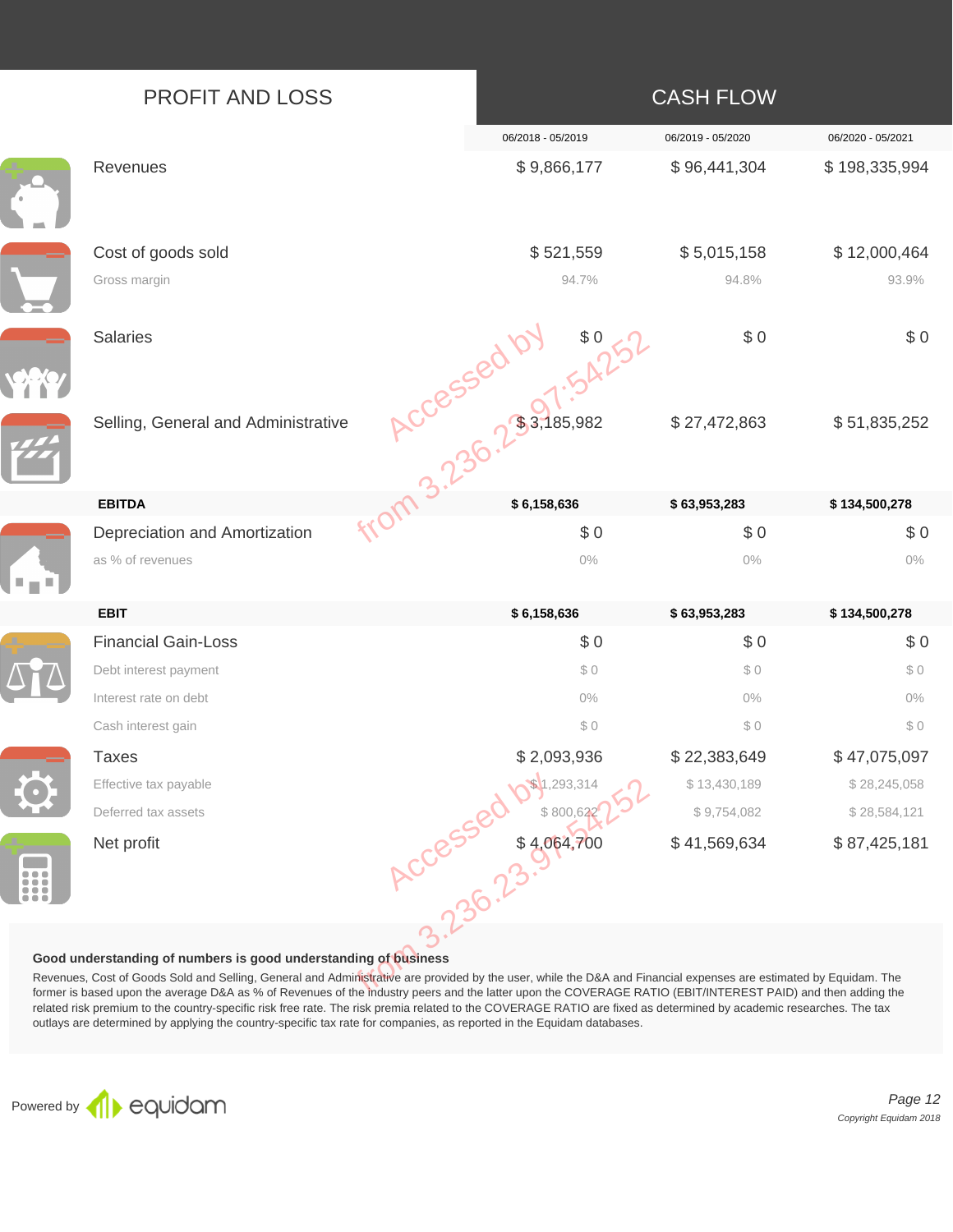| <b>PROFIT AND LOSS</b>                                                            |                              | <b>CASH FLOW</b>                                   |                                                     |
|-----------------------------------------------------------------------------------|------------------------------|----------------------------------------------------|-----------------------------------------------------|
|                                                                                   | 06/2018 - 05/2019            | 06/2019 - 05/2020                                  | 06/2020 - 05/2021                                   |
| Net profit                                                                        | \$4,064,700                  | \$41,569,634                                       | \$87,425,181                                        |
| Change in Working Capital<br>Account payables<br>Account receivables<br>Inventory | \$1,232,351<br>1,232, 1,232, | \$10,813,822<br>\$4,040,869<br>\$16,087,043<br>\$0 | \$12,727,339<br>\$8,310,234<br>\$33,083,747<br>\$ 0 |
| Depreciation and Amortization<br>Investments                                      |                              | \$0<br>\$0                                         | \$0<br>\$0                                          |
| Change in outstanding debt<br>Debt at the end of the year                         | \$0<br>\$0                   | \$0<br>\$0                                         | \$0<br>\$0                                          |
| FREE CASH FLOW TO EQUITY                                                          | \$2,832,349                  | \$30,755,812                                       | \$74,697,842                                        |
| Raise or repayment of equity                                                      | \$0                          | \$0                                                | \$0                                                 |
| Free cash flow                                                                    |                              | \$30,755,812                                       | \$74,697,842                                        |
| Beginning of the year cash                                                        |                              | \$3,902,349                                        | \$34,658,161                                        |
| End of the year cash                                                              | <b>ACCESSED \$39025349</b>   | \$34,658,161                                       | \$109,356,003                                       |

#### **Cash is the king**

The cash flows are estimated by Equidam starting from the user's data. This is to provide the reader with a more reliable estimation based upon industry peers benchmarks rather than leaving the user the freedom to guess the estimates.

Both Depreciation and Amortization and Working Capital are based on the Equidam industry databases, while the change in Debt and in Equity and the investment outlays are based upon the user's projections.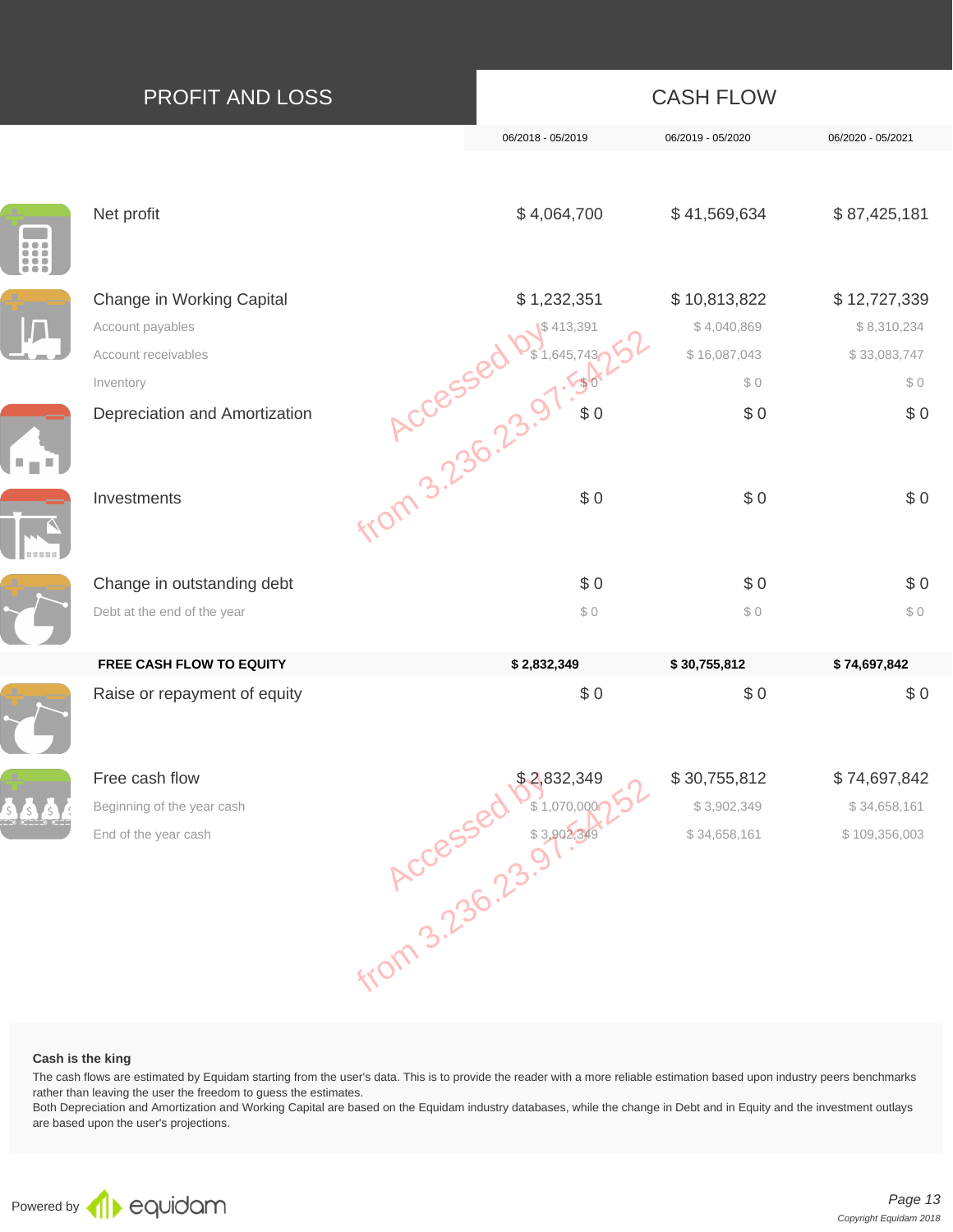# **APPENDIX**

### DESCRIPTION CRITERIA SCORECARD METHOD

#### Strength of the team analyzes:

- Time commitment of the founders
- Number of employees
- Team spirit and comradeship
- Years of industry experience of the core team
- Business and managerial background of the core team
- Technical skills of the core team

#### Size the opportunity analyzes:

- Estimated revenues in the third year according to the stage of the development according to the stage of the development<br>
years<br>
RCCES 3.23.97:54252<br>
FRCCES 3.23.97:54252
- Estimated size of the market in three years
- Geographical scope of the business

#### Strength and protection of the product/service analyzes:

- Stage of the product/service roll-out
- Degree of loyalty of customers
- Type of IP protection applicable
- IP protection in place (if any)

#### Competitive environment analyzes:

- Level of competition in the market
- Quality of competitive products/services
- Competitive advantage over other products/services
- Barriers to entry to the market
- Threat of international competition

#### Strategic relationships with partners analyzes:

Strength of the relationships with key strategic partners

#### Funding required includes:

Capital required according to the stage of development Be of development<br>
RCCeSsed by<br>
RCCeSsed by<br>
RCCeSsed by



Page 14 Copyright Equidam 2018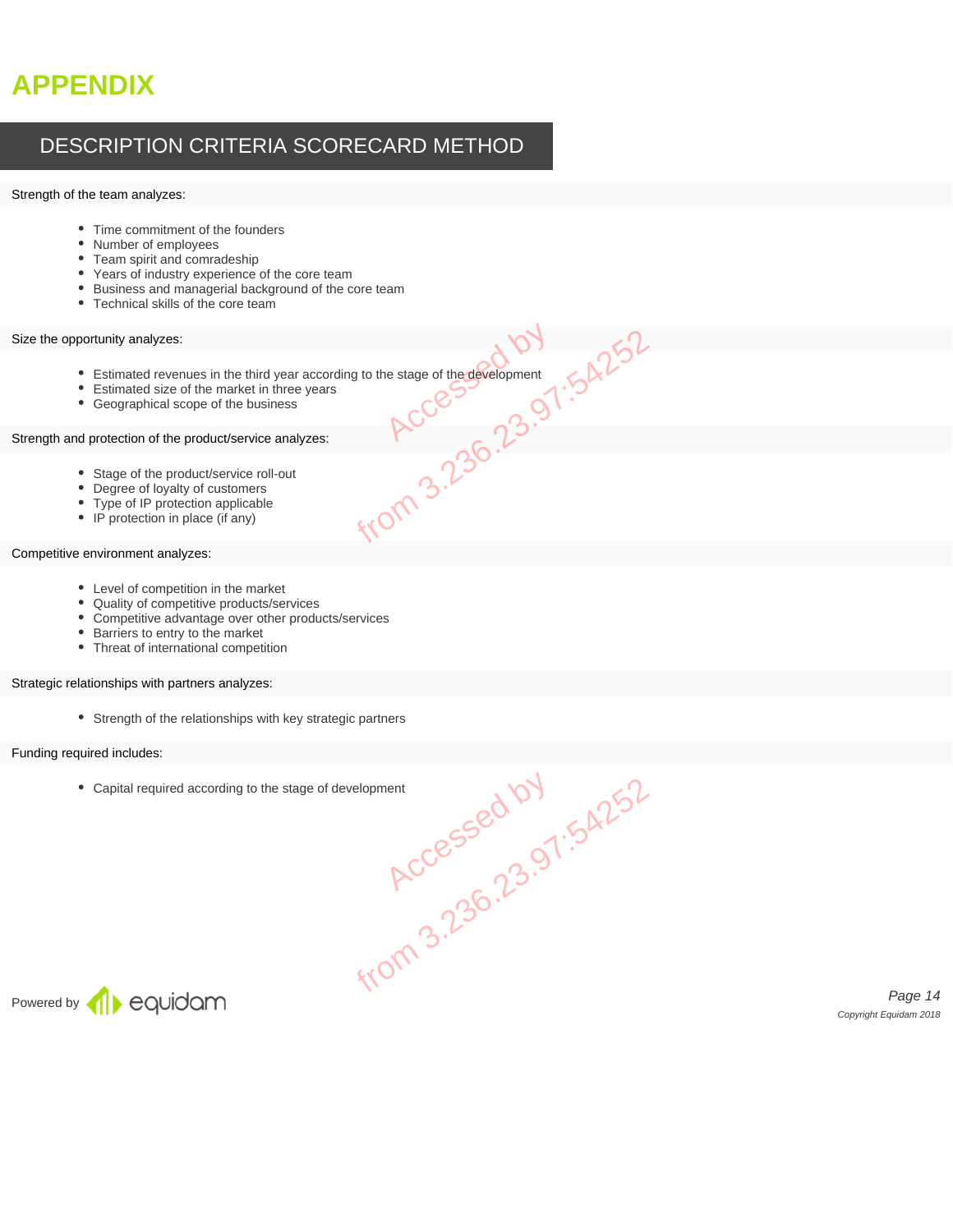# **APPENDIX**

### DESCRIPTION CRETERIA CHECK-LIST METHOD

#### Quality of the core team analyzes:

- Average age of the founders
- Presence in the team of serial, successful entrepreneurs
- Time commitment of the founders
- Team spirit and comradeship
- Years of industry experience of the core team
- Business and managerial background of the core team
- Technical skills of the core team

#### Quality of the idea analyzes:

- Validation of the demand for the product/service
- Feedback received by early adopters/industry experts
- Level of competition in the market
- Competitive advantage over other products/services Huct/service<br>
Mindustry experts<br>
oducts/services RCCC55001.54252
- Geographical scope of the business
- Threat of international competition
- Degree of loyalty of customers

#### Product roll-out and IP protection analyzes:

- Stage of the product/service roll-out
- Type of IP protection applicable
- IP protection in place (if any)

#### Strategic relationships analyzes:

- Presence of an advisory board and number of advisors
- Presence and type of current shareholders
- Relationship with legal counselors
- Strength of the relationships with key strategic partners

#### Operating stage

- Stage of develompent
- Current profitability



Page 15 Copyright Equidam 2018